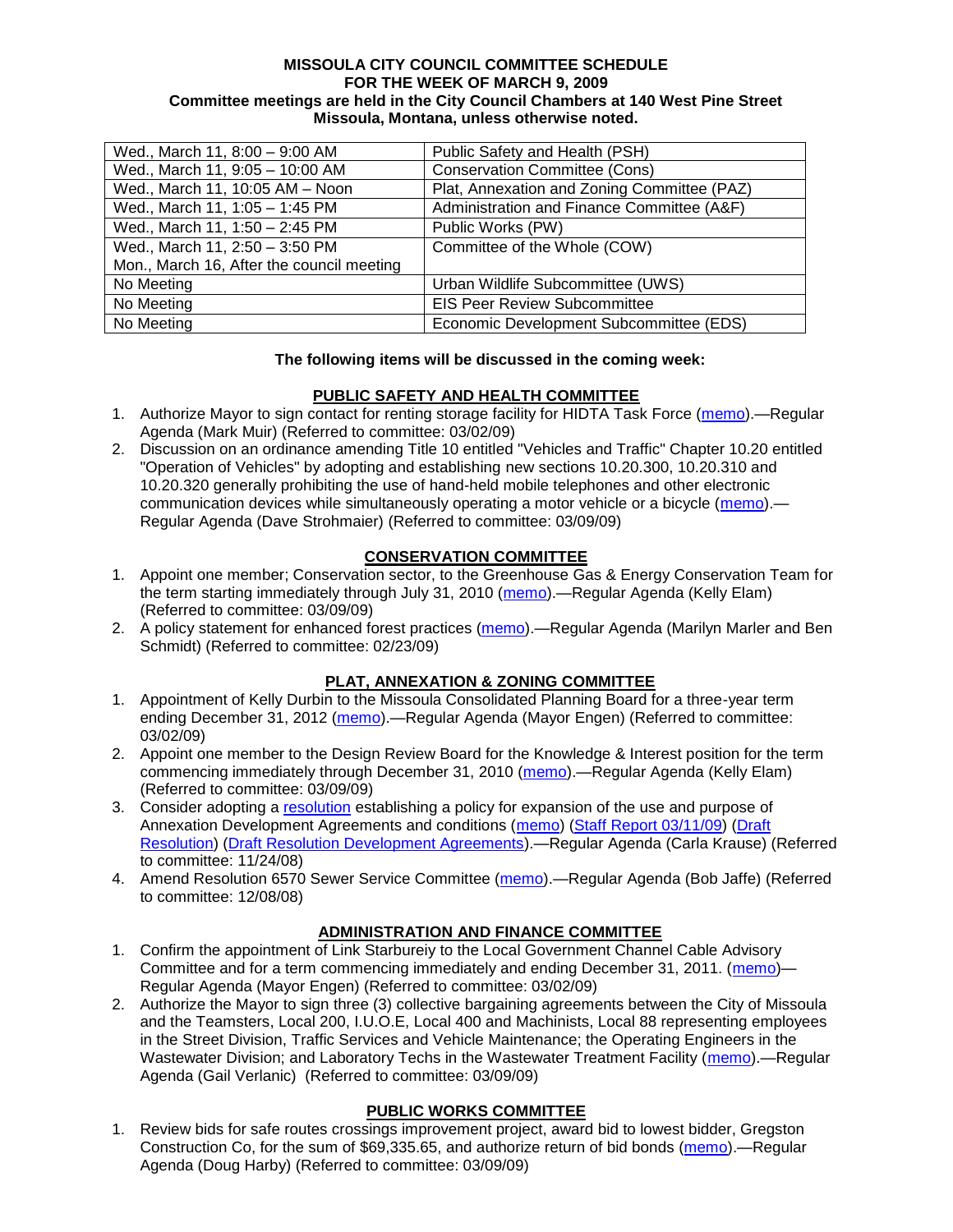- 2. Approve an Encroachment Permit for 620 Addison [\(memo\)](ftp://ftp.ci.missoula.mt.us/packets/council/2009/2009-03-09/Referrals/AddisonEncrochmentREF.pdf).—Regular Agenda (Doug Harby) (Referred to committee: 03/09/09)
- 3. Approve an exception to MMC Chapter 9.30 Noise Control during construction of four MDT Urban Pavement Preservation projects [\(memo\)](ftp://ftp.ci.missoula.mt.us/packets/council/2009/2009-03-09/Referrals/NoiseCntrlExcptnREF.pdf).—Regular Agenda (Kevin Slovarp) (Referred to committee: 03/09/09)
- 4. Discussion of local, city-sponsored energy production [\(memo\)](ftp://ftp.ci.missoula.mt.us/Packets/Council/2008/2008-12-22/Referrals/LocaLPowerReferral.pdf).—Regular Agenda (Ed Childers) (Referred to committee: 12/22/08)

# **COMMITTEE OF THE WHOLE**

- 1. Missoula emergency response training program information [\(memo\)](ftp://ftp.ci.missoula.mt.us/Packets/Council/2009/2009-03-09/Referrals/EMITrainingReferral.pdf).—Regular Agenda (Pam Walzer) (Referred to committee: 03/09/09)
- 2. **[Discussion Date: 03/16/09]** Mayor's Update Ongoing in Committee. (Mayor Engen)
- 3. **[Discussion Date: 03/16/09]** Updates from Council representatives on the Health Board, Community Forum, Transportation Policy Coordinating Committee, Government Channel Cable Advisory Committee, Employee Benefits Committee, Public Art Committee, Brownfield Committee, Aging Services and the Local Emergency Planning Committee. – (Ongoing in Committee)

### 

**The following items have been referred to City Council committees, but the committees will not discuss them in the coming week:**

### **PUBLIC SAFETY AND HEALTH COMMITTEE**

- 1. Police Department Update Ongoing in Committee. (Mark Muir)
- 2. Fire Department Update Ongoing in Committee (Tom Steenberg)
- 3. Health Department Update Ongoing in Committee. (Ellen Leahy)
- 4. An [ordinance](ftp://ftp.ci.missoula.mt.us/Packets/Council/2007/2007-02-05/07-01-31 Helmet and bikes psh.htm) amending Chapter 10.42 of the Missoula Municipal Code entitled "Bicycles" that would require minors to wear headgear while bicycling on streets, roadways, sidewalks, alleys and trails; and holding responsible the parent or guardian of a minor found to be in violation of this ordinance. [\(Alternative Ordinance\)](ftp://ftp.ci.missoula.mt.us/Packets/Council/2007/2007-02-26/07-02-19_Alternative_Helmet_and_bikes.htm) [\(PS&H\)](ftp://ftp.ci.missoula.mt.us/Packets/Council/2007/2007-02-05/070131psh.pdf) (Returned from Council floor: 2/26/07)
- 5. Update on the Police facility project. [\(memo\)](ftp://ftp.ci.missoula.mt.us/Packets/Council/2008/2008-05-12/Referrals/Buildingpresentationreferral.htm) Regular Agenda (Mark Muir)(Referred to committee: 05/12/08)
- 6. Ordinance repealing Chapter 5.44 entitled "Ambulances" and creating a new Chapter 5.45 entitled, "Ambulance Services." [\(memo\)](ftp://ftp.ci.missoula.mt.us/Packets/Council/2008/2008-05-12/Referrals/080508AmbulanceOrdinanceReferral.htm) [\(Update Memo 12/15/08\)](ftp://ftp.ci.missoula.mt.us/Packets/Council/2008/2008-12-15/081212AmbulanceOrdinanceReferralUpdated.pdf)[\(Ordinance 02/23/09\)](ftp://ftp.ci.missoula.mt.us/Packets/Council/2009/2009-04-06/AmbulanceOrdinanceFinal090223.pdf) [\(Performance](ftp://ftp.ci.missoula.mt.us/Packets/Council/2009/2009-01-12/MESIPerformanceContract090107.pdf)  [Contract 01/07/09\)](ftp://ftp.ci.missoula.mt.us/Packets/Council/2009/2009-01-12/MESIPerformanceContract090107.pdf) [\(Performance Contract 02/23/09\)](ftp://ftp.ci.missoula.mt.us/Packets/Council/2009/2009-04-06/PerformanceContractFinal090223.pdf) – Regular Agenda (Jason Diehl)(Referred to committee: 05/12/08)
- 7. An [ordinance](ftp://ftp.ci.missoula.mt.us/Packets/Council/2008/2008-12-15/2008CatOrdinanceAmendment%5B1%5D.pdf) amending Missoula Municipal Code Chapter 6.09 entitled "Missoula Cat Ordinance" section 6.09.010 through 6.09.090 to amend definitions, to limit the number of cats over the age of four months that a person, family, or household can harbor, keep, or maintain to five and to enact other general amendments. [\(PS&H\)](ftp://ftp.ci.missoula.mt.us/Packets/Council/2008/2008-12-15/081210psh.pdf) (Returned from Council floor: 01/12/09)
- 8. An [ordinance](ftp://ftp.ci.missoula.mt.us/Packets/Council/2008/2008-12-15/DogOrdinance--PSHrevisions.pdf) amending Missoula Municipal Code Title 6 entitled "Animals" generally amending Chapter 6.04 entitled "Animals Running at Large" and Chapter 6.08 entitled "Dogs and Pet Shops," increasing the fee when an animal is impounded and establishing a fee for a boarding kennel license. [\(PS&H\)](ftp://ftp.ci.missoula.mt.us/Packets/Council/2008/2008-12-15/081210psh.pdf) (Returned from Council floor: 01/12/09)

# **CONSERVATION COMMITTEE**

- 1. Greenhouse Gas Subcommittee update.—Ongoing in committee (Marilyn Marler)
- 2. Discuss the ownership, licensing and permitting for Brennan's Wave [\(memo\)](ftp://ftp.ci.missoula.mt.us/Packets/Council/2008/2008-09-08/Referrals/ReferralBrennansWaveLicensing.pdf)—Regular Agenda (Donna Gaukler) (Referred to committee: 09/08/08)
- 3. Goal setting with Greenhouse Gas and Energy Conservation Team [\(memo\)](ftp://ftp.ci.missoula.mt.us/Packets/Council/2008/2008-09-08/Referrals/GGECTdialog.pdf)—Regular Agenda (Pam Walzer) (Referred to committee: 09/08/08)
- 4. Discussion of parks objectives [\(memo\)](ftp://ftp.ci.missoula.mt.us/Packets/Council/2009/2009-01-26/Referrals/parks_projects_referral.pdf).—Regular Agenda (Jason Wiener) (Referred to committee: 01/26/09)
- 5. Approve construction contracts for Phase 1 of White Pine Park Construction [\(memo\)](ftp://ftp.ci.missoula.mt.us/Packets/Council/2009/2009-02-09/Referrals/ReferralWhitePinePark/(2/).pdf).—Regular Agenda (Donna Gaukler) (Referred to committee: 02/09/09)
- 6. Clarification of current leash laws [\(memo\)](ftp://ftp.ci.missoula.mt.us/Packets/Council/2009/2009-03-02/Referrals/leash_law_discussion_referral.pdf).—Regular Agenda (Marilyn Marler) (Referred to committee: 3/2/09)

# **PLAT, ANNEXATION & ZONING COMMITTEE**

- 1. Annexation. (see separate list at City Clerk's Office for pending annexations) (Ongoing in Committee)
- 2. Update the Rattlesnake Valley Comprehensive Plan Amendment [\(memo\)](ftp://ftp.ci.missoula.mt.us/Packets/Council/2007/2007-04-02/Referrals/Rattlesnake_Plan_Update_referral.pdf).—Regular Agenda (Dave Strohmaier) (Referred to committee: 04/02/07)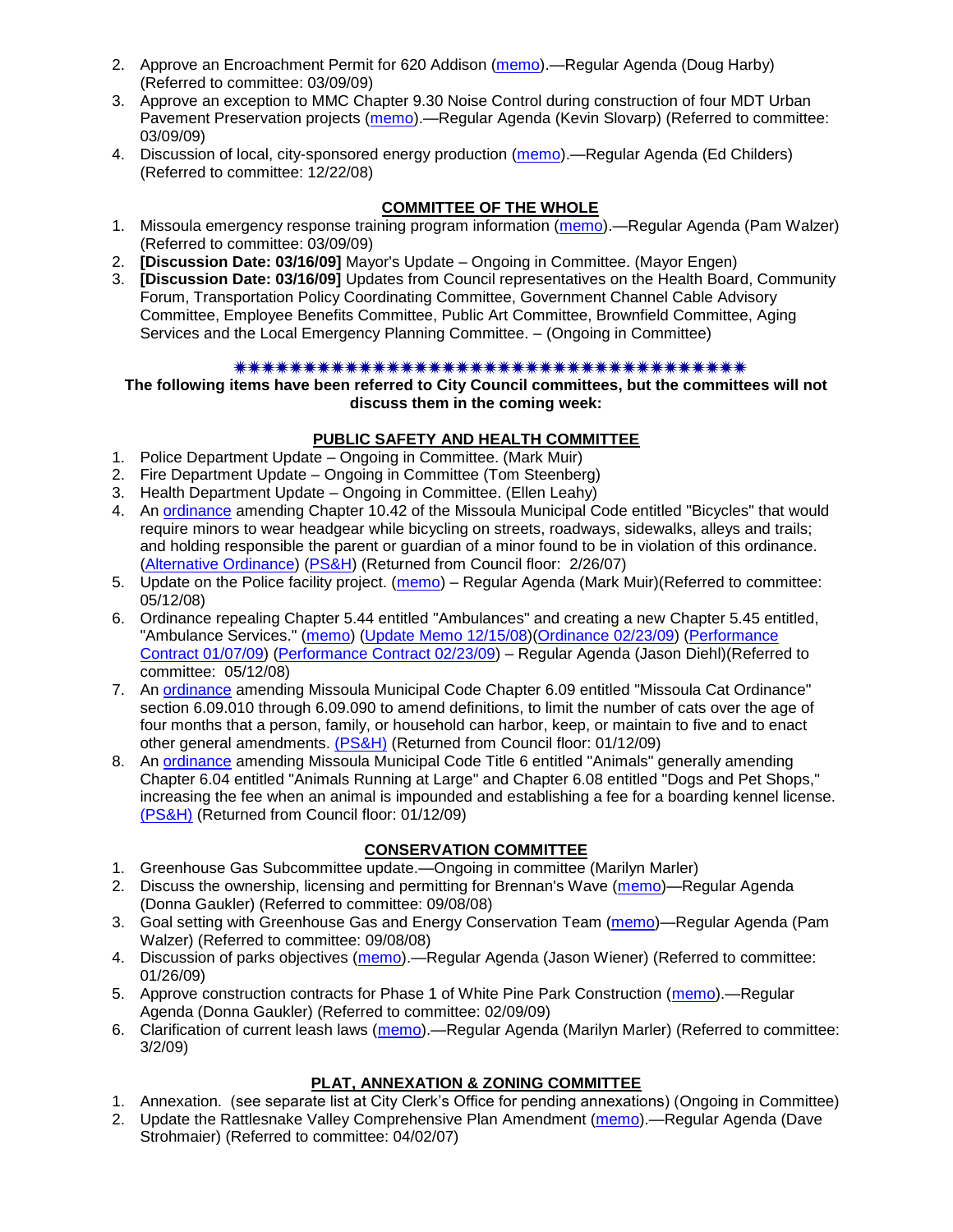- 3. Adopt permanent zoning for certain unzoned parcels in the upper west Rattlesnake Valley. [\(memo\)](ftp://ftp.ci.missoula.mt.us/Packets/Council/2007/2007-03-26/Referrals/P-1_zoning_ref.htm) (Returned from Council floor: 8/06/07)
- 4. Discuss council's interest in pursuing a negotiated settlement over disputed trail conditions for Clark Fork Terrace No. 2 Subdivision [\(memo\)](ftp://ftp.ci.missoula.mt.us/Packets/Council/2008/2008-02-25/Referrals/Clark_Fork_Terrace_2.pdf).—Regular Agenda (Mayor Engen/Jim Nugent) (Referred to committee: 02/25/08)
- 5. Request to rezone the property legally described as Lot 3 of Scott Street Lots Subdivision, located in Section 16, T13N, R19W, P.M.M. form D (Industrial) to I-1 (Light Industrial), based on the finding of fact and conclusions of law. (PAZ [05/21/08\)](ftp://ftp.ci.missoula.mt.us/Packets/Council/2008/2008-06-02/080521paz.pdf) (Returned from Council floor: 6/2/08)
- 6. An [ordinance](ftp://ftp.ci.missoula.mt.us/Packets/Council/2008/2008-05-19/Public_Hearings/LincolnSchoolInterimP-2ord.pdf) to rezone property located at Rattlesnake Valley Lincoln School Cultural Center from R-8 (Residential) to P-2 (Public Lands and Institutions) as an interim urgency measure, pursuant to section 76-2-306, MCA. The property is legally described as Lots 1, 2, and 13 of the School House Addition (within the Park Addition), Section 14, T13N, R19W, P.M.M. If approved, the interim zoning will be in effect for a period of 6 months. [\(memo\)](ftp://ftp.ci.missoula.mt.us/Packets/Council/2008/2008-05-19/Public_Hearings/LincolnSchoolInterimPermZonMemo.pdf) [\(updated memo 05/16/08\)](ftp://ftp.ci.missoula.mt.us/Packets/Council/2008/2008-05-19/Public_Hearings/LincolnSchoolInterimPermZonMemo.pdf)[\(PAZ\)](ftp://ftp.ci.missoula.mt.us/Packets/Council/2008/2008-05-12/080507paz.htm) (Returned from Council floor: 5/19/08)
- 7. Discussion of OPG's proposed [task list](ftp://ftp.ci.missoula.mt.us/Packets/Council/2008/2008-07-07/UITaskList.pdf) [\(Urban Initiatives work plan\)](ftp://ftp.ci.missoula.mt.us/Packets/Council/2006/2006-06-12/Referrals/Urban_Init.htm).—Regular Agenda (Mike Barton) (Referred to committee: 06/12/06)
- 8. Orchard Homes discussion and work session to set a foundation for considering annexation, rezoning, and subdivision proposals within the context of City land use and infrastructure policy. [\(memo\)](ftp://ftp.ci.missoula.mt.us/Packets/Council/2008/2008-07-14/Referrals/OrchardHomesDiscMemo.pdf)—Regular Agenda (Roger Millar) (Referred to committee: 07/14/08)
- 9. Correct the conflict in the height calculation regulations, between written language (a building envelope shall be established by showing the maximum vertical height allowed by zoning from finished grade) and the drawing on [page 151 o](ftp://www.co.missoula.mt.us/opg2/Documents/CurrentRegulations/CityZoningTitle19/CH19.67Hillside.pdf)f the [Zoning Ordinance.](ftp://www.co.missoula.mt.us/opg2/Documents/CurrentRegulations/CityZoningTitle19/CityOrdinanceLP.htm)--Regular Agenda (Ed Childers) (Referred to committee: 3/27/06)
- 10. Ongoing discussion of City planning issues with members of the Planning Board.--Regular Agenda (Bob Jaffe) (Referred to committee: 3/20/06)
- 11. Discussion on assuring the currency of growth policy amendments [\(memo\)](ftp://ftp.ci.missoula.mt.us/Packets/Council/2008/2008-09-08/Referrals/Plan_updates.pdf)—Regular Agenda (Dave Strohmaier) (Referred to committee: 09/08/08)
- 12. Consider an interim emergency ordinance for proposed amendments to the City Zoning Ordinance, Chapter 19.90 Signs [\(memo\)](ftp://ftp.ci.missoula.mt.us/Packets/Council/2008/2008-12-15/Referrals/ElectronicSignOrdinanceMemo.pdf).—Regular Agenda (Tom Zavitz) (Referred to committee: 12/15/08)
- 13. Consolidated Public Review Draft of the Missoula City Zoning Ordinance submitted by Duncan Associates to the Missoula Consolidate Planning Board for its review and recommendation [\(memo\)](ftp://ftp.ci.missoula.mt.us/Packets/Council/2009/2009-02-09/Referrals/CodeRewritetoPBMemo.pdf).—Regular Agenda (Roger Millar) (Referred to committee: 02/09/09)

# **ADMINISTRATION AND FINANCE COMMITTEE**

- 1. Approve claims. (Ongoing) (Consent Agenda)
- 2. Approve journal vouchers. (Ongoing) (Consent Agenda)
- 3. Approve budget transfers. (Ongoing) (Consent Agenda)
- 4. Update from the Missoula Performing Arts Center [\(memo\)](ftp://ftp.ci.missoula.mt.us/Packets/Council/2008/2008-04-07/Referrals/Performing_Arts_Center.pdf).—Regular Agenda (Dave Strohmaier) (Referred to committee: 04/07/08)
- 5. [Resolution](ftp://ftp.ci.missoula.mt.us/Packets/Council/2008/2008-09-22/referrals/Sewerrateresolution.pdf) revising the City's sewer use fee structure and increasing sanitary sewer rates by 5% per year for four years to support infrastructure improvements required to operate the city's sanitary sewer system. [\(A&F\)](ftp://ftp.ci.missoula.mt.us/Packets/Council/2008/2008-10-06/081001af.pdf) [\(Slideshow presentation as a webpage\)](ftp://ftp.ci.missoula.mt.us/Packets/Council/2008/2008-11-03/2008-11-03SewerUserRateIncrease_files/frame.htm) (Returned from Council floor: 11/03/08)
- 6. An ordinance amending the municipal code as it relates to bike licensing.  $(A&F)$  (Returned from council floor: 12/15/08)
- 7. Amend City Council Rule 21(a) to clarify quorum requirements [\(memo\)](ftp://ftp.ci.missoula.mt.us/Packets/Council/2008/2008-04-28/Referrals/CouncilRule21aReferral.pdf).—Regular Agenda (Jason Wiener) (Referred to committee: 04/28/08) (*Tabled in Committee on 02/11/09*)

# **PUBLIC WORKS COMMITTEE**

- 1. Consider the sizes of grease interceptors for the restaurant industry [\(memo\)](ftp://ftp.ci.missoula.mt.us/Packets/Council/2008/2008-04-21/Referrals/Industrial_waste_restaurants.pdf).—Regular Agenda (Stacy Rye and Bob Jaffe) (Referred to committee: 04/21/08)
- 2. Consider restructuring the city's Sewer Loan Program along the lines of the recently approved change to the Sidewalk & Curb Loan Fund.—Regular Agenda (Ed Childers) (Referred to committee: 06/26/06)
- 3. Information item to review the Rattlesnake Valley traffic engineering study [\(memo\)](ftp://ftp.ci.missoula.mt.us/packets/council/2008/2008-08-25/Referrals/RsnakeTrfficStudyREF.pdf).—Regular Agenda (Steve King) (Referred to committee: 08/25/08)
- 4. Discussion item regarding complete streets [\(memo\)](ftp://ftp.ci.missoula.mt.us/Packets/Council/2008/2008-11-03/Referrals/completestreetsreferral.pdf).—Regular Agenda (Jason Wiener) (Referred to committee: 11/03/08)
- 5. George Elmer Drive Speed Limit [\(memo\)](ftp://ftp.ci.missoula.mt.us/Packets/Council/2008/2008-11-17/Referrals/GeorgeElmerSpeedLimit.pdf).—Regular Agenda (Bob Jaffe)(Referred to committee: 11/17/08)
- 6. Information item to present the City's Master Sidewalk Plan. [\(memo\)](ftp://ftp.ci.missoula.mt.us/packets/council/2009/2009-01-12/Referrals/MstrSdwlkPlnREF.pdf)—Regular Agenda (Doug Harby) (Referred to committee: 01/12/09)